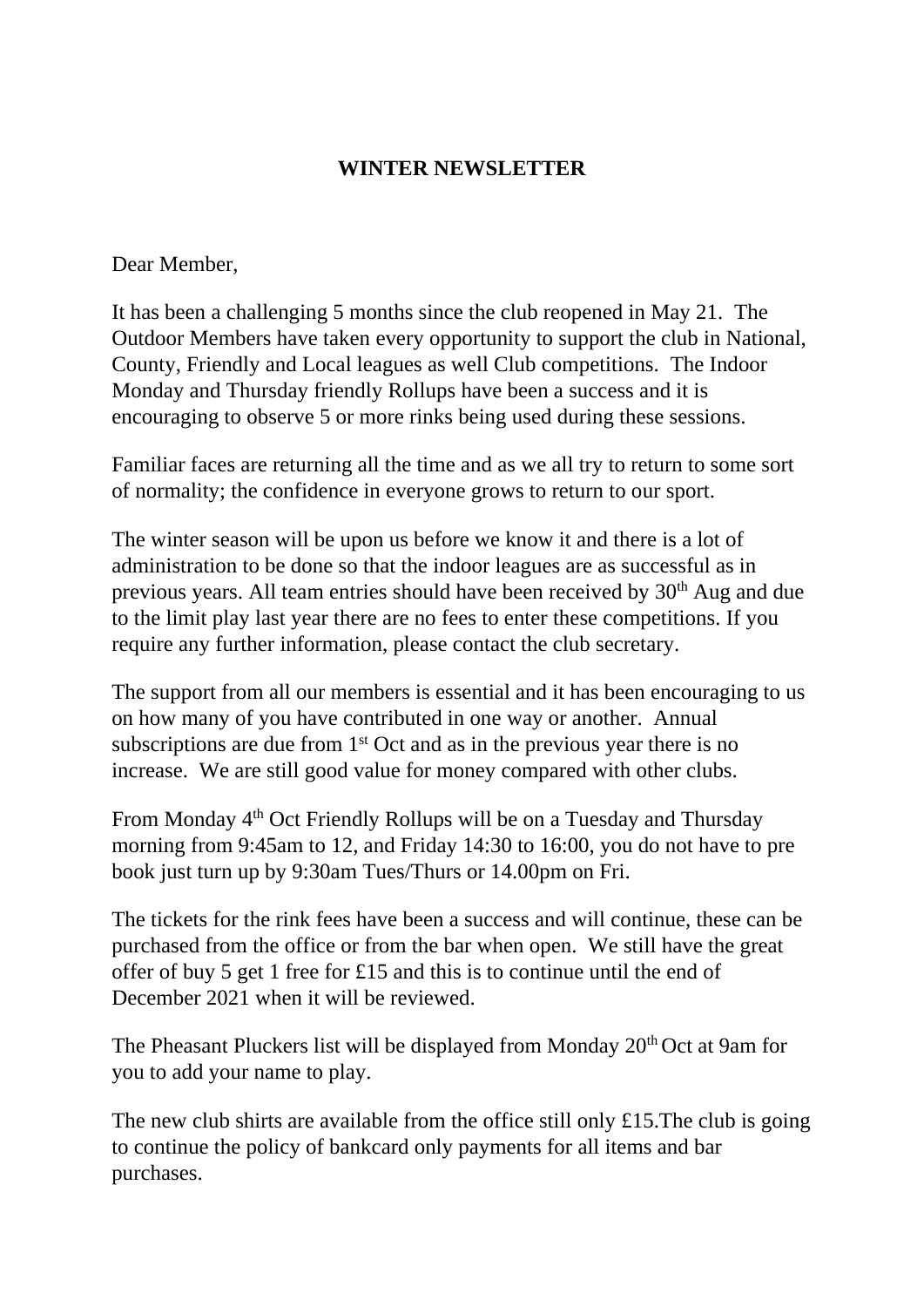To enable the club to function properly and proficiently, volunteers are required to fill positions each year within the committees to enable us to actively meet our commitments. The following positions are or will become vacant in the following months and will be voted in at the next AGM in Dec 21:

1. **2 x Club Executives**. These posts are to assist in the planning, administration and upkeep of the club.

2. **Outdoor Secretary**. Keith Thatcher has held the post for a number of years and leaving this position in Dec 22. This enables the new elected outdoor secretary to shadow Keith next year through the outdoor season to understand what is required.

3. **Outdoor Fixtures Secretary**. Terry Chapman is standing down from this position due to personal reasons. Terry will assist the incoming fixtures secretary to insure a smooth and complete handover and shadow as long as is required.

4. **Outdoor Saturday Capt and Deputy Capt**. Keith Thatcher stepped into these posts at short notice.

5. **Outdoor Thursday Deputy Capt**. Sue Hinkley stepped into the Capt post at short notice and will continue in 2022.

All these posts are vital and require to be filled before the 2022 outdoor season starts. If you are interested and require any further information on any of the above positions, please contact the club secretary or speak to the relevant people to get more information.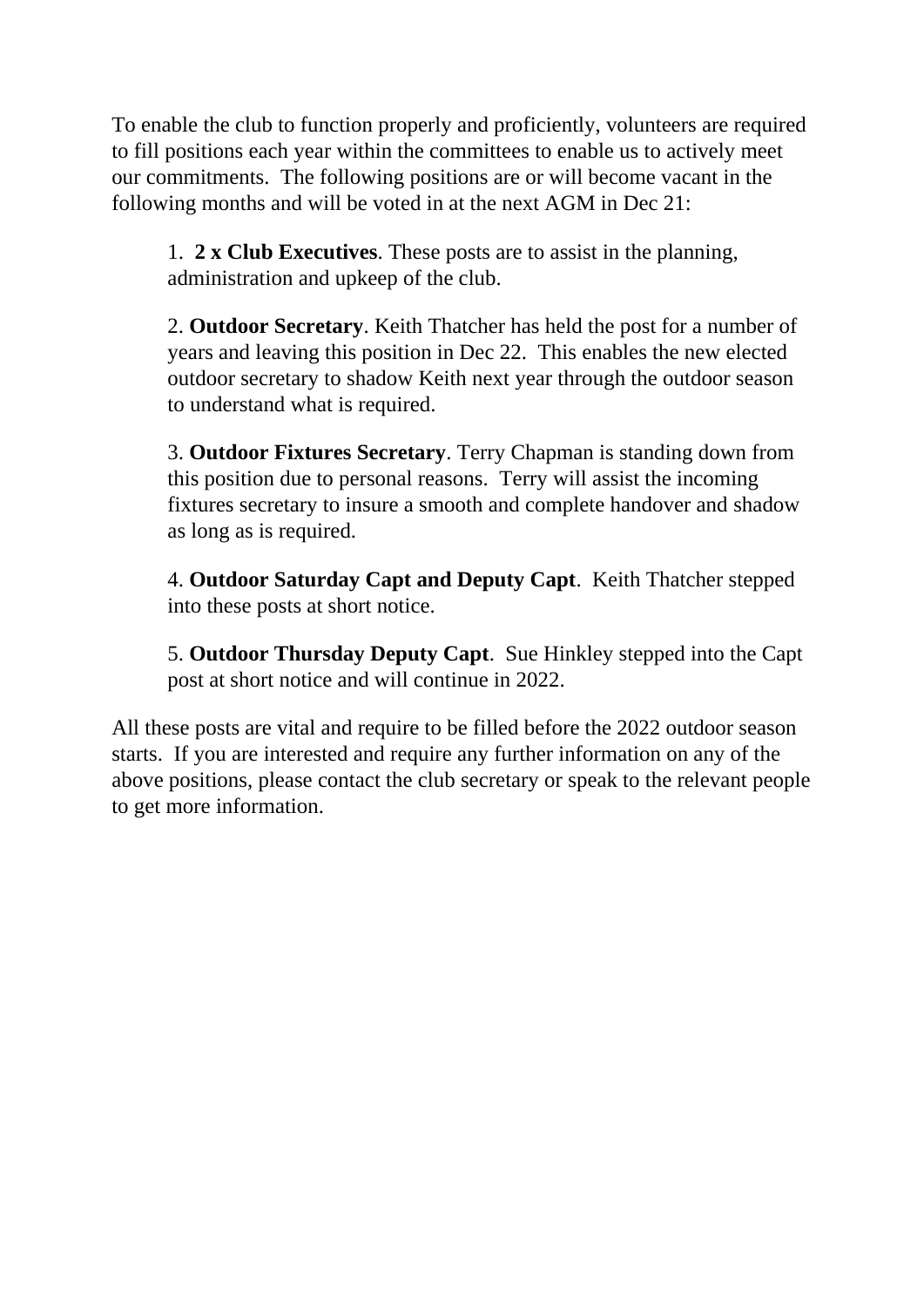# **INDOOR OPENING TIMES**

# **FROM 4th Oct 21 to 31st JANUARY 22**

# **(To be revised in January 22)**

|           | $09:45-$<br>12:00                 | $12:00 - 14:00$        | 14:00-16:00                                    | $16:00 -$<br>18:00                              | $18:30-$<br>20:30                              |
|-----------|-----------------------------------|------------------------|------------------------------------------------|-------------------------------------------------|------------------------------------------------|
| Monday    | League                            | Open<br><b>Bowling</b> | <b>Viv Fiander</b><br><b>Friendly Roll</b>     | Open<br>Bowling                                 | League<br><b>Bar Open</b>                      |
|           |                                   |                        | Up 14.30-<br>16.30                             |                                                 |                                                |
| Tuesday   | <b>Friendly</b><br><b>Roll Up</b> | Open<br><b>Bowling</b> | Ladies<br><b>Aussie Pairs</b>                  | Open<br>Bowling                                 | <b>District</b><br>League<br>(Nov)<br>Bar Open |
| Wednesday | League                            | <b>Closed For</b>      | <b>Closed For</b>                              | <b>Viv Fiander</b>                              | Coaching                                       |
|           |                                   |                        |                                                |                                                 |                                                |
|           |                                   | <b>Maintenance</b>     | <b>Maintenance</b>                             | <b>Friendly</b><br><b>Roll Up</b><br>16.30-8.30 | Bar Open                                       |
| Thursday  | <b>Friendly</b>                   | Open                   | Club                                           | Club                                            | League                                         |
|           | <b>Roll Up</b>                    | Bowling                | Match                                          | Match                                           | Bar Open                                       |
| Friday    | League                            | Open<br>Bowling        | <b>Friendly</b><br><b>Roll Up</b><br>2.30-4.30 | Open<br>Bowling                                 | League                                         |
| Saturday  | Open<br><b>Bowling</b>            | Open<br><b>Bowling</b> | Pheasant<br>Pluckers                           | Pheasant<br>Pluckers                            | <b>Bar Open</b><br>Closed                      |

#### **Note:**

All open bowling to be in booked in the rink book, please book rinks at least 24hrs in advance.

## **Bar will be open at 18:15hrs to 21:30 hrs Mon, Tues, Wed and Thurs and 18:15hrs to 22:00hrs on Fri.**

Please be assured the club is getting back to normal and hopefully if Government Guidelines permit this winter season will be as close to normal as we can possible be, followed by a 2022 back to normal. Your support will bring back draft beer and more fun at our club.